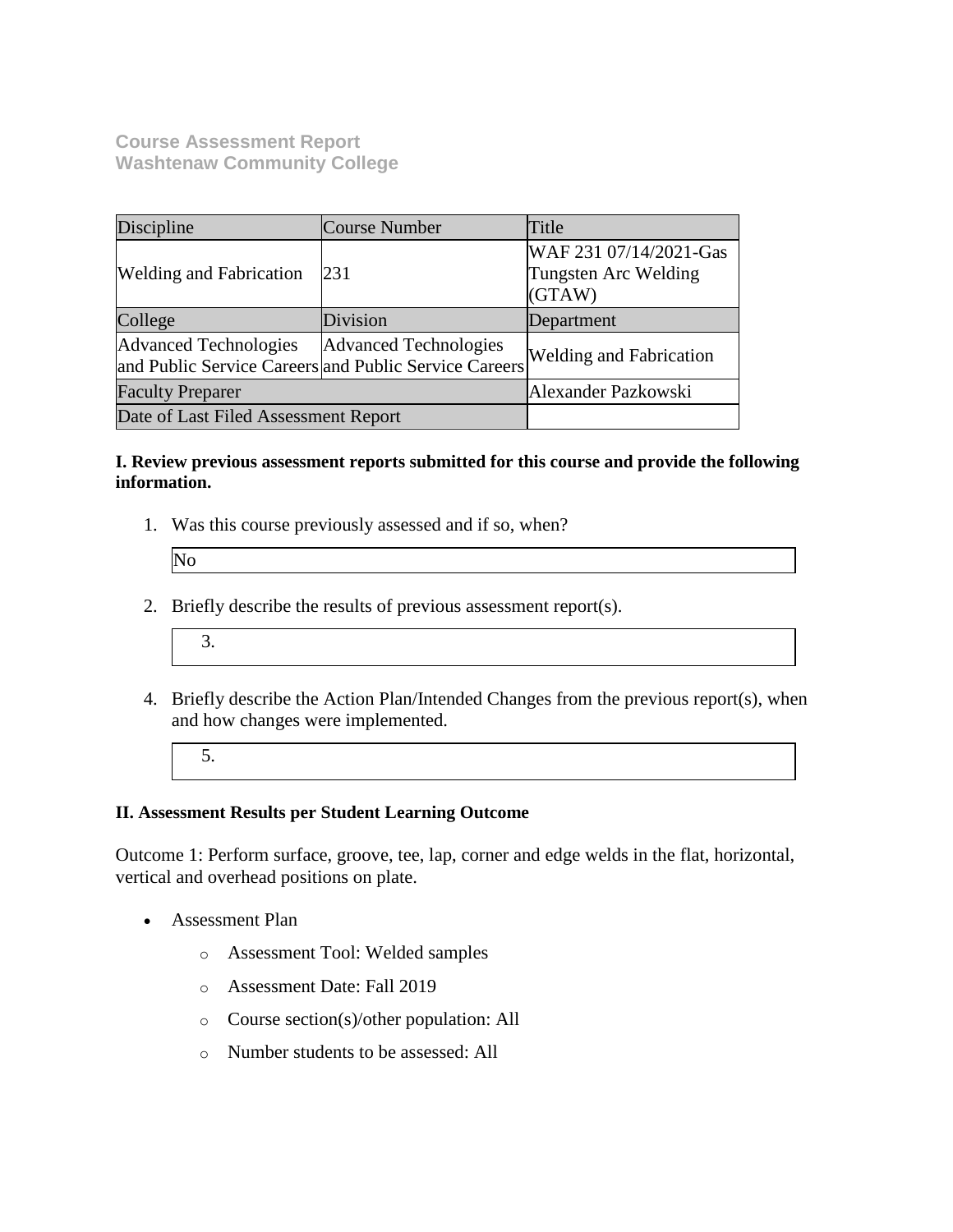- o How the assessment will be scored: The welds will be scored as pass or fail in accordance with applicable AWS welding codes.
- o Standard of success to be used for this assessment: 80% of students will create passing welds in accordance with AWS welding codes.
- o Who will score and analyze the data: Departmental faculty
- 1. Indicate the Semester(s) and year(s) assessment data were collected for this report.

| Fall (indicate years below) below) | Winter (indicate years) | SP/SU (indicate years)<br>below) |
|------------------------------------|-------------------------|----------------------------------|
|                                    | 2019                    |                                  |

2. Provide assessment sample size data in the table below.

| # of students enrolled | # of students assessed |
|------------------------|------------------------|
|                        |                        |

3. If the number of students assessed differs from the number of students enrolled, please explain why all enrolled students were not assessed, e.g. absence, withdrawal, or did not complete activity.

4. Describe how students from all populations (day students on campus, DL, MM, evening, extension center sites, etc.) were included in the assessment based on your selection criteria.

All students were assessed.

5. Describe the process used to assess this outcome. Include a brief description of this tool and how it was scored.

The visual acceptance criteria for qualification from each applicable code are applied to the student's welds. When the faculty member has deemed that the student has met the criteria of the code that corresponds to that base material/welding position combination, it is accepted and the information is recorded in the student's booklet. The student may move on to the next weld objective. At the end of the semester, the instructors use the weld information from the student's record and assigns a total score (0-500). That value is recorded on the grade calculation sheet and applied to the final grade.

Because of the way the information is gathered, we are unable to identify which of the 60 unique welds/welding position combinations the students completed. In order to pass the class, students must achieve a minimum total welding score. This will be addressed in the intended changes.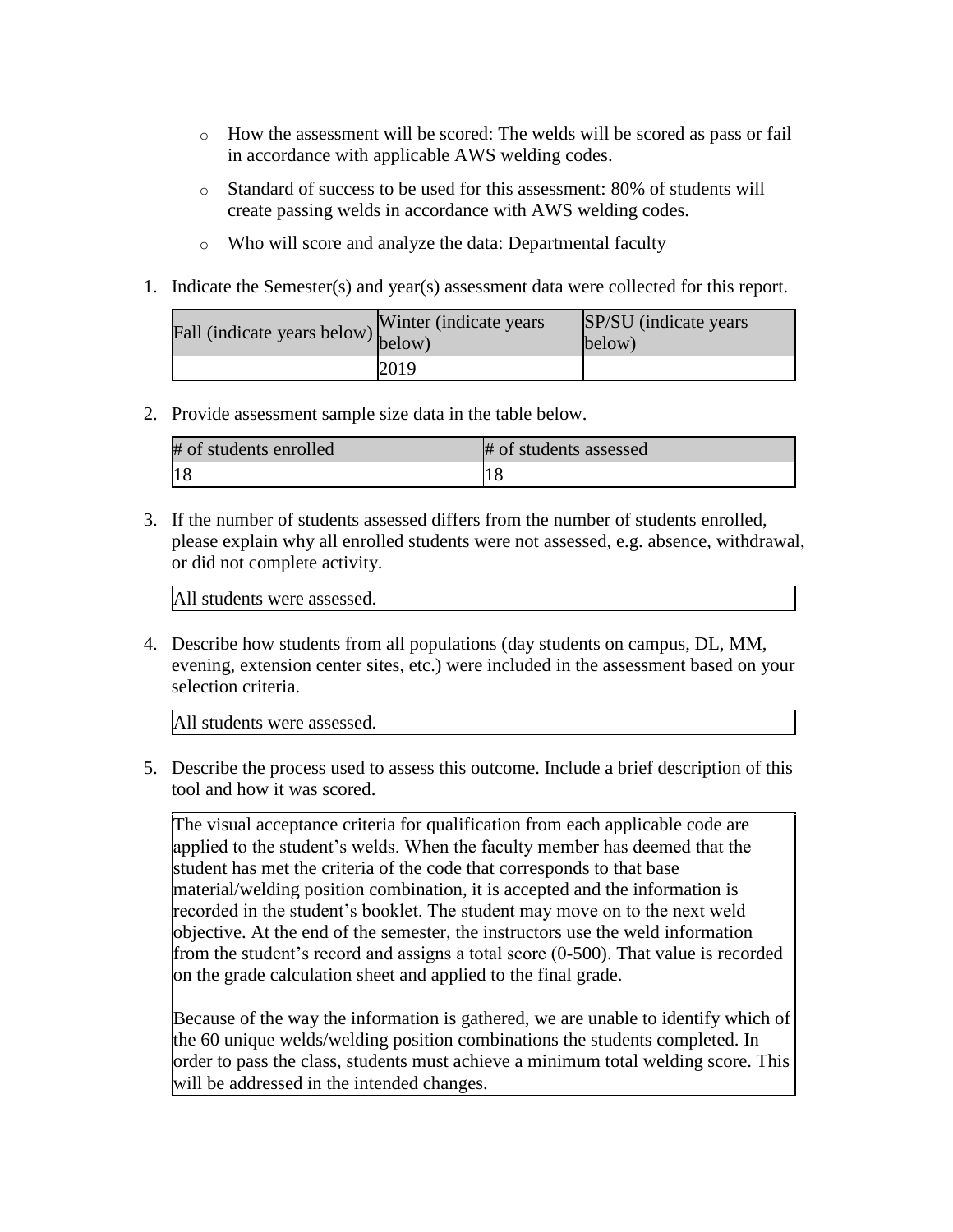6. Briefly describe assessment results based on data collected for this outcome and tool during the course assessment. Discuss the extent to which students achieved this learning outcome and indicate whether the standard of success was met for this outcome and tool.

#### Met Standard of Success: No

We cannot tell if the standard of success was met based on individual statistics for that outcome alone. This will be a recommended fix for the next assessment cycle. However, if we take the statistics from the results of the final exam which tests the students' knowledge of the outcome we can deduct that 77% of the students passed. However, this doesn't address the question of whether the standard of success was met or not.

7. Based on your interpretation of the assessment results, describe the areas of strength in student achievement of this learning outcome.

The current criteria we use are based on American Welding Society code. Each instructor looks at the student's submission and determines if the weld will pass the visual assessment criteria on a pass fail basis. If the student fails to give us a weld that meets the criteria given by the code, the weld is rejected and the student must try again until the weld is satisfactory. That being said, there are no measureable strengths or weaknesses as the objective sheets will only show that the student completed the objective.

8. Based on your analysis of student performance, discuss the areas in which student achievement of this learning outcome could be improved. If student met standard of success, you may wish to identify your plans for continuous improvement.

The standard of success was not met for this objective. However, the way the objective is measured makes it hard to accurately identify areas for improvement as the students are required to repeat the objectives until they pass. A rubric for the assessment of certain objectives would make it easier to identify individual aspects of the acceptance criteria such as excessive face reinforcement, undercut, lack of fusion, and other defects listed in the applicable code. This will allow us to have more accurate results for this outcome in the future.

Outcome 2: Perform welds on carbon steel, stainless steel and aluminum on pipe or tube in the 2F/G, 5F/G and 6F/G positions using the GTAW process.

- Assessment Plan
	- o Assessment Tool: Welded samples
	- o Assessment Date: Fall 2019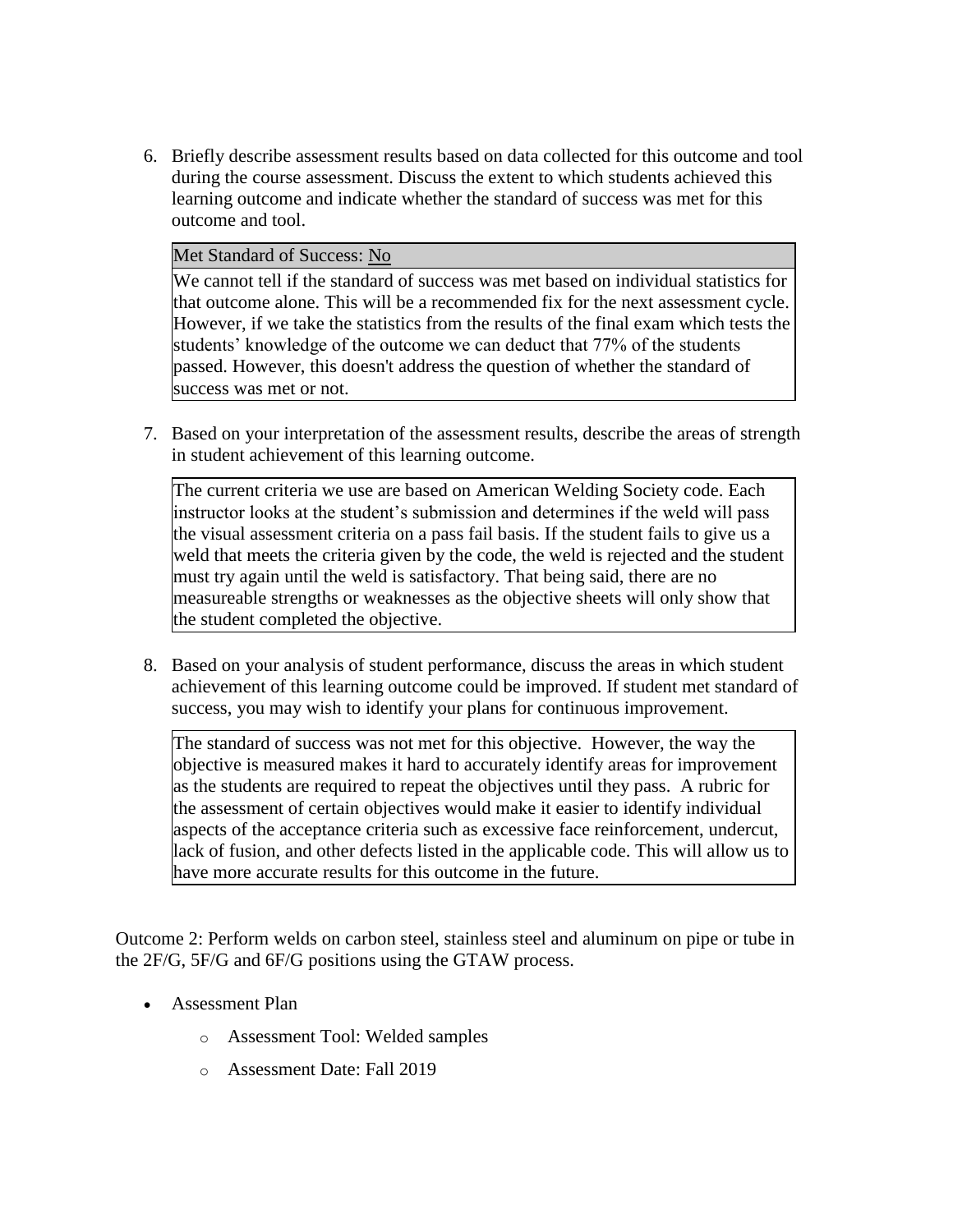- o Course section(s)/other population: All
- o Number students to be assessed: All
- o How the assessment will be scored: The welds will be scored as pass or fail in accordance with applicable AWS welding codes.
- o Standard of success to be used for this assessment: 80% of students will create passing welds in accordance with AWS welding codes.
- o Who will score and analyze the data: Departmental faculty
- 1. Indicate the Semester(s) and year(s) assessment data were collected for this report.

| Fall (indicate years below) below) | Winter (indicate years) | SP/SU (indicate years)<br>below) |
|------------------------------------|-------------------------|----------------------------------|
|                                    | 2019                    |                                  |

2. Provide assessment sample size data in the table below.

| # of students enrolled | # of students assessed |
|------------------------|------------------------|
| 18                     |                        |

3. If the number of students assessed differs from the number of students enrolled, please explain why all enrolled students were not assessed, e.g. absence, withdrawal, or did not complete activity.

All students were assessed.

4. Describe how students from all populations (day students on campus, DL, MM, evening, extension center sites, etc.) were included in the assessment based on your selection criteria.

All students were assessed.

5. Describe the process used to assess this outcome. Include a brief description of this tool and how it was scored.

The visual acceptance criteria for qualification from each applicable code is applied to the student's welds. When the faculty member has deemed that the student has met the criteria of the code that corresponds to that base material/welding position combination, it is accepted and the information is recorded in the student's booklet. The student may move on to the next weld objective. At the end of the semester, the instructors use the weld information from the student's record and assigns a total score (0-500). That value is recorded on the grade calculation sheet and applied to the final grade.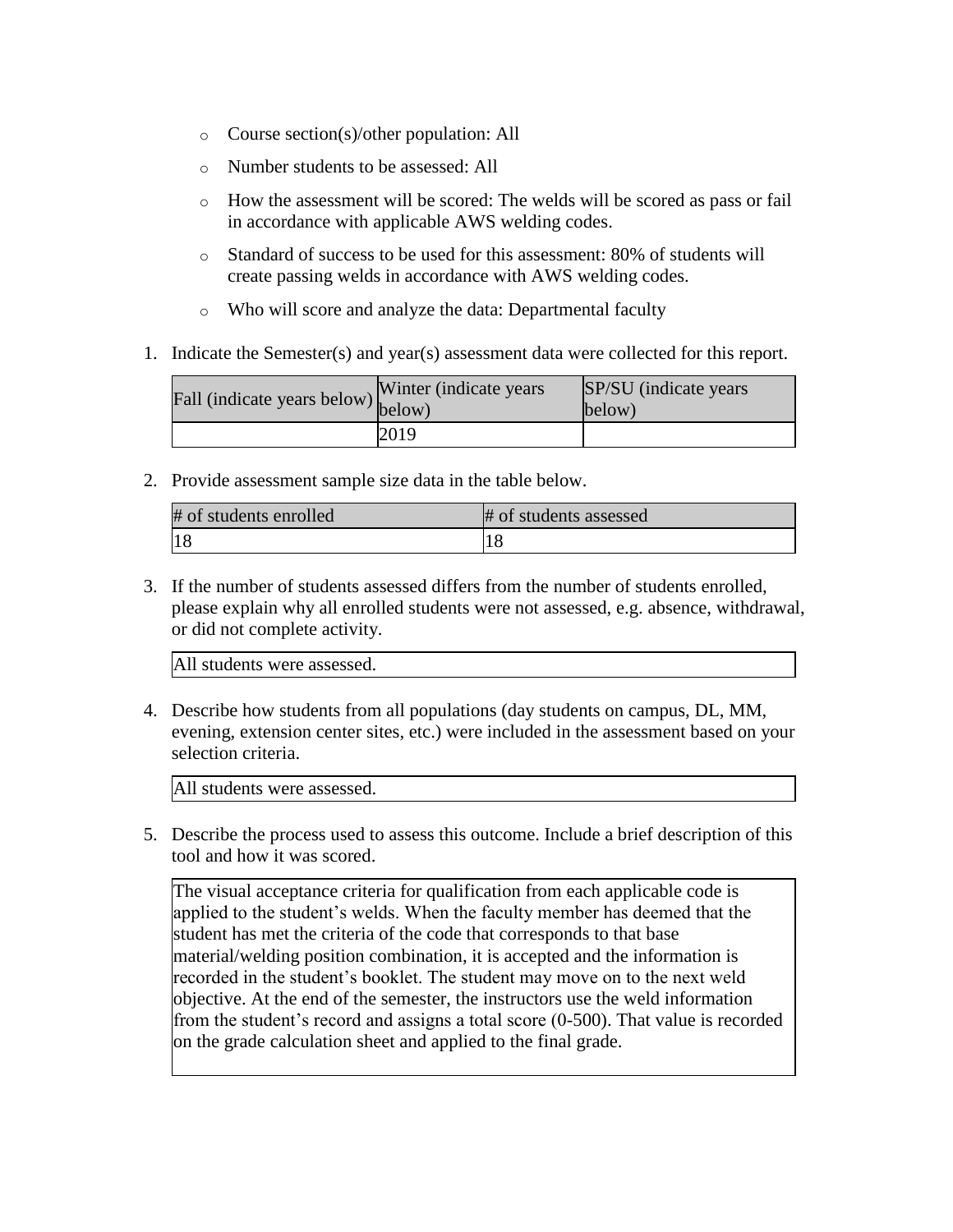Because of the way the information is gathered, we are unable to identify which of the 60 unique welds/welding position combinations the students completed. In order to pass the class, students must achieve a minimum total welding score. This will be addressed in the intended changes.

6. Briefly describe assessment results based on data collected for this outcome and tool during the course assessment. Discuss the extent to which students achieved this learning outcome and indicate whether the standard of success was met for this outcome and tool.

## Met Standard of Success: No

We cannot tell if the standard of success was met based on individual statistics for that outcome alone. This will be a recommended fix for the next assessment cycle. However, if we take the statistics from the results of the final exam which tests the students' knowledge of the outcome we can deduct that 77% of the students passed.

7. Based on your interpretation of the assessment results, describe the areas of strength in student achievement of this learning outcome.

The current criteria we use are based on American Welding Society code. Each instructor looks at the student's submission and determines if the weld will pass the visual assessment criteria on a pass fail basis. If the student fails to give us a weld that meets the criteria given by the code, the weld is rejected and the student must try again until the weld is satisfactory. That being said, there are no measureable strengths or weaknesses as the objective sheets will only show that the student completed the objective.

8. Based on your analysis of student performance, discuss the areas in which student achievement of this learning outcome could be improved. If student met standard of success, you may wish to identify your plans for continuous improvement.

The standard of success was not met for this objective. However, the way the objective is measured makes it hard to accurately identify areas for improvement as the students are required to repeat the objectives until they pass. A rubric for the assessment of certain objectives would make it easier to identify individual aspects of the acceptance criteria such as excessive face reinforcement, undercut, lack of fusion, and other defects listed in the applicable code. This will allow us to have more accurate results for this outcome in the future.

Outcome 3: Perform a corner, groove and tee weld on cast iron and copper in the horizontal and vertical positions.

Assessment Plan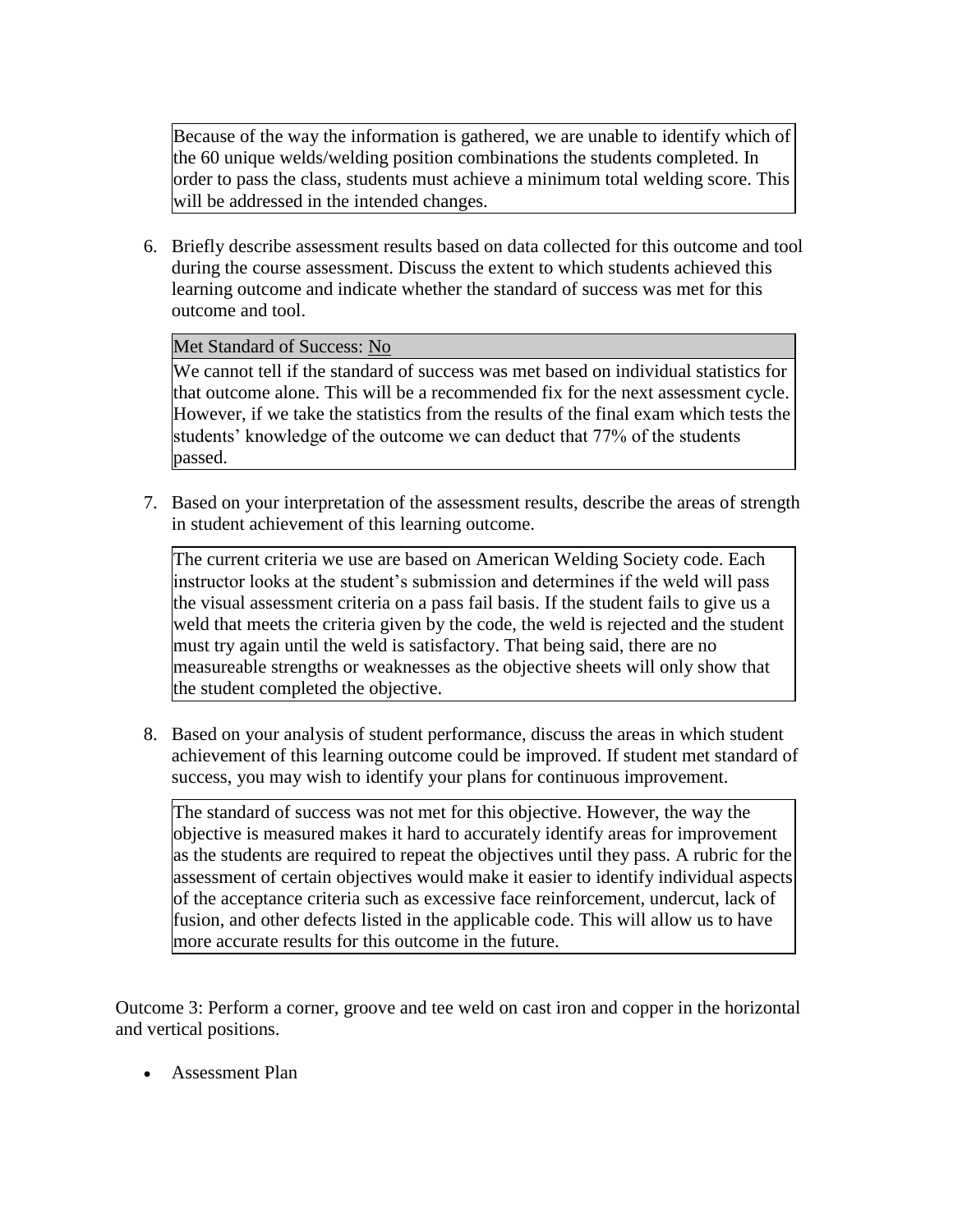- o Assessment Tool: Welded Samples
- o Assessment Date: Fall 2019
- o Course section(s)/other population: All
- o Number students to be assessed: All
- o How the assessment will be scored: The welds will be scored as pass or fail in accordance with applicable AWS welding codes.
- o Standard of success to be used for this assessment: 80% of students will create passing welds in accordance with AWS welding codes.
- o Who will score and analyze the data: Departmental faculty
- 1. Indicate the Semester(s) and year(s) assessment data were collected for this report.

| rall (indicate years below) below) | Winter (indicate years) | SP/SU (indicate years)<br>below) |
|------------------------------------|-------------------------|----------------------------------|
|                                    | 2019                    |                                  |

2. Provide assessment sample size data in the table below.

| # of students enrolled | # of students assessed |
|------------------------|------------------------|
|                        |                        |

3. If the number of students assessed differs from the number of students enrolled, please explain why all enrolled students were not assessed, e.g. absence, withdrawal, or did not complete activity.

All students were assessed.

4. Describe how students from all populations (day students on campus, DL, MM, evening, extension center sites, etc.) were included in the assessment based on your selection criteria.

All students were assessed.

5. Describe the process used to assess this outcome. Include a brief description of this tool and how it was scored.

The visual acceptance criteria for qualification from each applicable code is applied to the student's welds. When the faculty member has deemed that the student has met the criteria of the code that corresponds to that base material/welding position combination, it is accepted and the information is recorded in the student's booklet. The student may move on to the next weld objective. At the end of the semester, the instructors use the weld information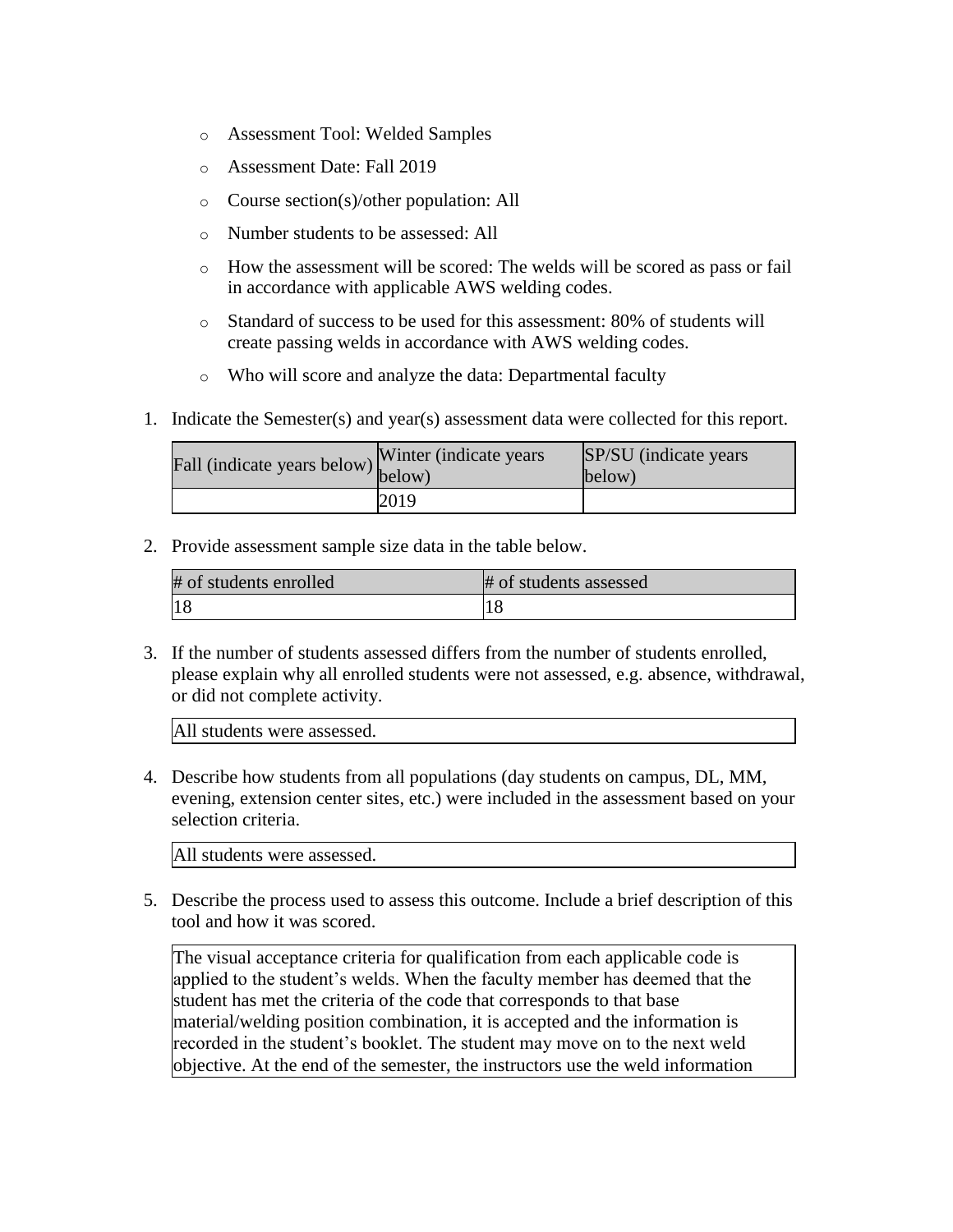from the student's record and assigns a total score (0-500). That value is recorded on the grade calculation sheet and applied to the final grade.

Because of the way the information is gathered, we are unable to identify which of the 60 unique welds/welding position combinations the students completed. In order to pass the class, students must achieve a minimum total welding score. This will be addressed in the intended changes.

6. Briefly describe assessment results based on data collected for this outcome and tool during the course assessment. Discuss the extent to which students achieved this learning outcome and indicate whether the standard of success was met for this outcome and tool.

Met Standard of Success: No

We cannot tell if the standard of success was met based on individual statistics for that outcome alone. This will be a recommended fix for the next assessment cycle. However, if we take the statistics from the results of the final exam which tests the students' knowledge of the outcome we can deduct that 77% of the students passed.

7. Based on your interpretation of the assessment results, describe the areas of strength in student achievement of this learning outcome.

The current criteria we use are based on American Welding Society code. Each instructor looks at the student's submission and determines if the weld will pass the visual assessment criteria on a pass fail basis. If the student fails to give us a weld that meets the criteria given by the code, the weld is rejected and the student must try again until the weld is satisfactory. That being said, there are no measureable strengths or weaknesses as the objective sheets will only show that the student completed the objective.

8. Based on your analysis of student performance, discuss the areas in which student achievement of this learning outcome could be improved. If student met standard of success, you may wish to identify your plans for continuous improvement.

The standard of success was not met for this objective. However, the way the objective is measured makes it hard to accurately identify areas for improvement as the students are required to repeat the objectives until they pass. A rubric for the assessment of certain objectives would make it easier to identify individual aspects of the acceptance criteria such as excessive face reinforcement, undercut, lack of fusion, and other defects listed in the applicable code. This will allow us to have more accurate results for this outcome in the future.

## **III. Course Summary and Intended Changes Based on Assessment Results**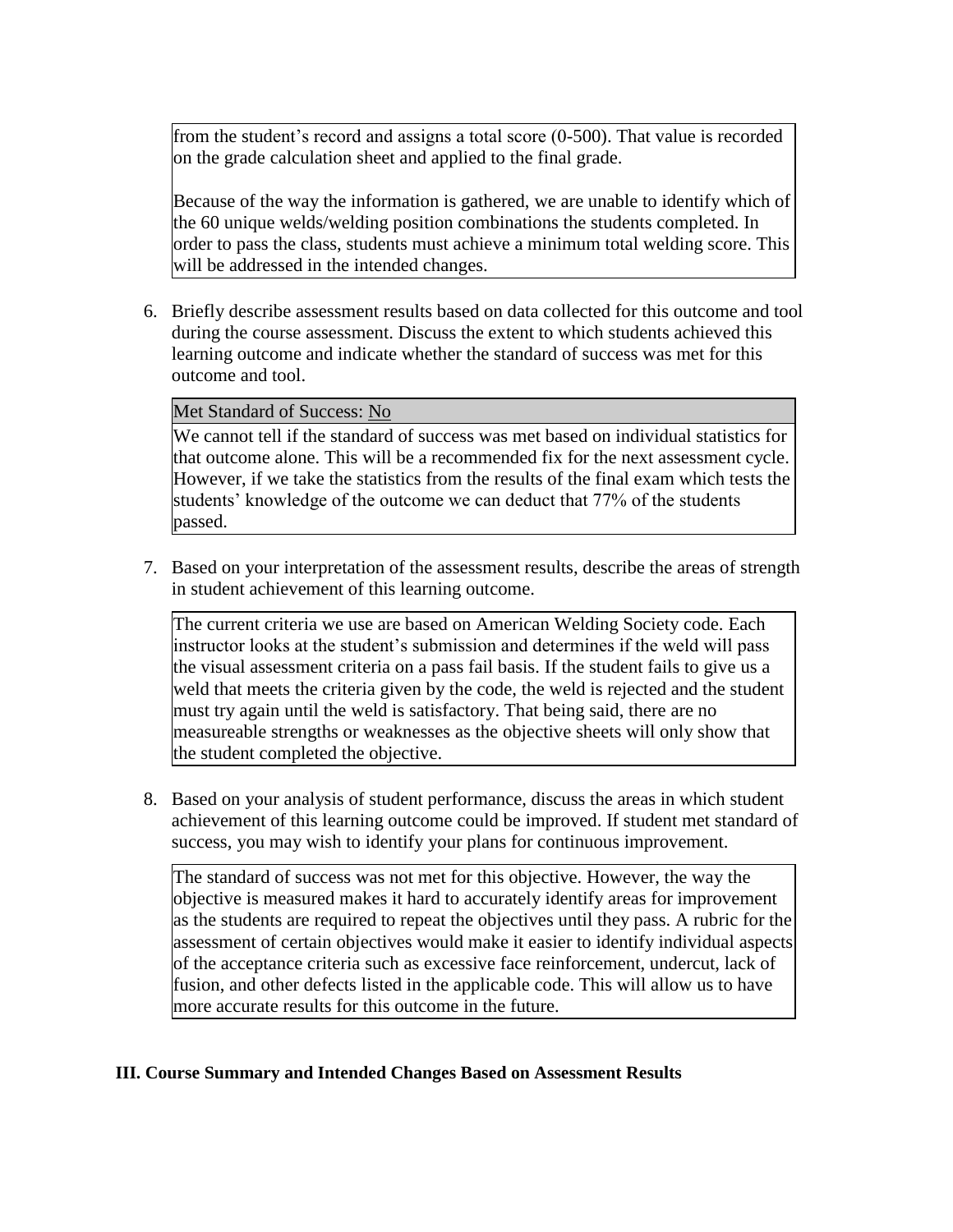1. Based on the previous report's Intended Change(s) identified in Section I above, please discuss how effective the changes were in improving student learning.

This course was not previously assessed.

2. Describe your overall impression of how this course is meeting the needs of students. Did the assessment process bring to light anything about student achievement of learning outcomes that surprised you?

This course is great as final preparation for students who wish to enter industry as a GTAW welder. However, it is clear that better records need to be kept of the learning outcomes. Also, it is clear that the final written exam and quizzes are not mentioned as assessment tools. This will need to change for future assessments.

3. Describe when and how this information, including the action plan, was or will be shared with Departmental Faculty.

Departmental meetings

4.

Intended Change(s)

| <b>Intended Change</b>                   | Description of the<br>change                                                                                                                       | Rationale                                                                                                                                                                                                                             | Implementation<br>Date |
|------------------------------------------|----------------------------------------------------------------------------------------------------------------------------------------------------|---------------------------------------------------------------------------------------------------------------------------------------------------------------------------------------------------------------------------------------|------------------------|
| <b>Assessment Tool</b>                   | The final written<br>exam needs to be<br>implemented as an<br>assessment tool for<br>future assessments,<br>and an outcome will<br>be added.       | The final written<br>exam is not<br>currently listed as<br>an assessment tool.<br>Therefore, this<br>assessment does not<br>show the students<br>aptitude for the<br>theory of the<br>welding processes<br>covered in this<br>course. | 2022                   |
| Other: Collecting<br><b>Student Data</b> | Identify a way to<br>record and track the The way we are<br>welds that the<br>student completes,<br>at minimum, by<br>student learning<br>outcome. | currently recording<br>data doesn't provide 2021<br>enough information<br>for assessment.                                                                                                                                             |                        |

5. Is there anything that you would like to mention that was not already captured?